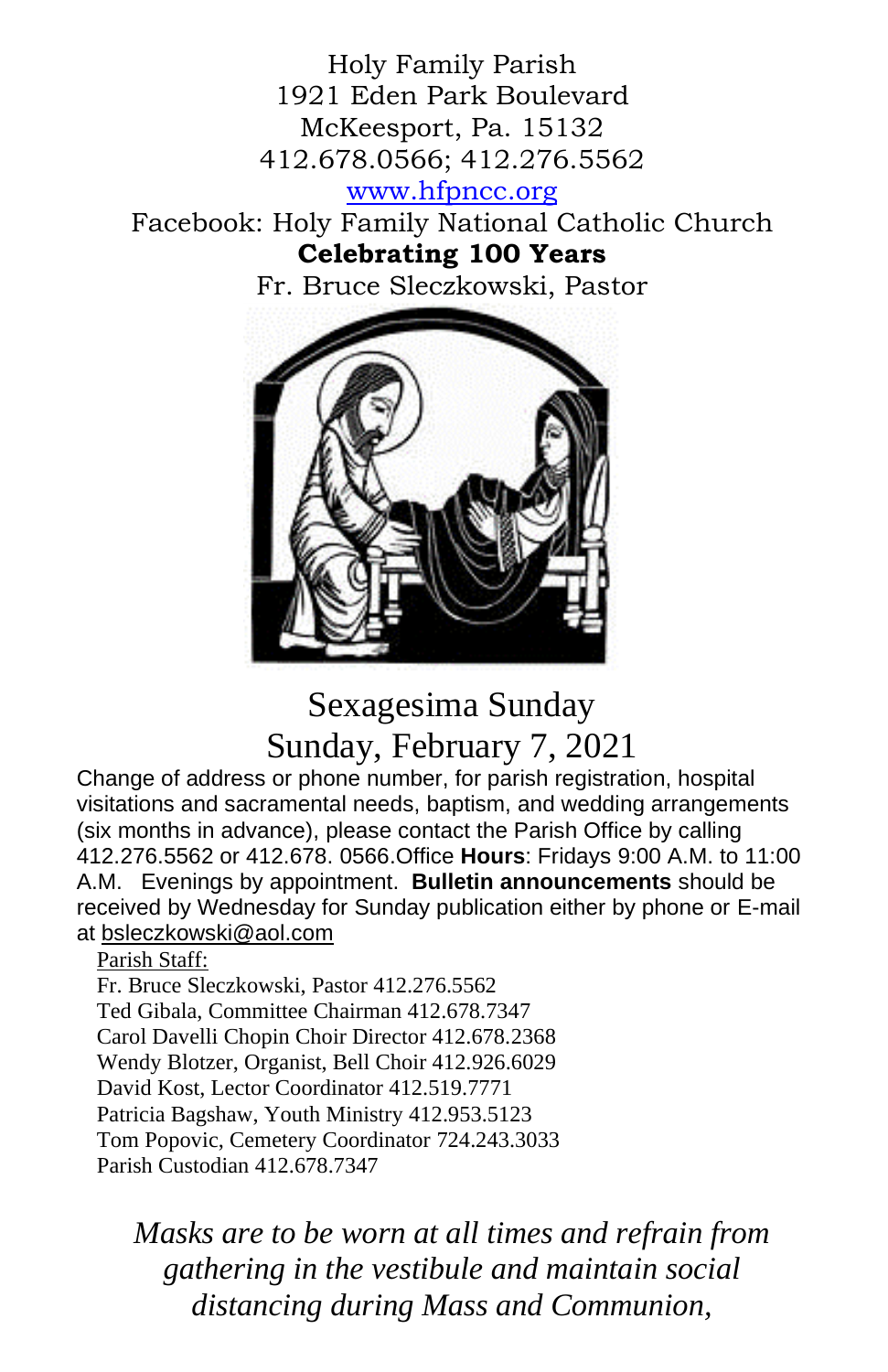### **This Week**

Sunday, February 7, 2021 Sexagesima Sunday Holy Mass 9:00 A.M. **+Edward Michael Piekielek** (14 th Ann) Int. Steffania Piekielek SOCL Classes 10:15 A M Holy Mass 11:00 A.M. **+Ted Balawajder** Int. Bob & Janet Yonek

| Sunday, February 14, 2021                        | <b>Quinquagesima Sunday</b> |
|--------------------------------------------------|-----------------------------|
| <b>Holy Mass</b>                                 | 9:00 A.M.                   |
| +Dorothea Stubock Int Terry & Henrietta Kleckner |                             |
| <b>SOCL Classes</b>                              | $10:15$ A.M.                |
| <b>Holy Mass</b>                                 | $11:00$ A.M.                |

*Please contact Fr. Bruce to reserve special requiem prayer request for 2021. Call 412.276.5562 or email bsleczkowski@aol.com*



## **Roll Away the Stone of Hunger**

PNU Branch 132 will be collecting nonperishable food items during the season of Great Lent. The food collection will be given to local McKeesport charities food banks.

The drive will begin Ash Wednesday (Feb.  $17<sup>th</sup>$ ) to March  $21<sup>st</sup>$ Passion Sunday. Bring the food to the Narthex of the Church.

#### **Great Lent**

The Holy Season of Lent begins on Ash Wednesday, February  $17<sup>th</sup>$  with Masses at 10 AM & 7 PM with the distribution of ashes. Stations of the Cross will be celebrated each Friday at 7 PM except Friday March 13<sup>th</sup> where a special Penitential Service will be held at 7 PM during the Lenten Season. "For God so loved the world, that He gave His only begotten Son, that whoever believes in Him should not perish, but have eternal life." John 3: 16. We should show our love and discipleship by spending time following our Lord's footsteps to Calvary Hill, atoning us for our sins. Come and spend time during Lent by attending the Lenten services. We sing "In His Protection" so let us show our Lord, we believe and have faith in His protection as the disciples we claim to be.